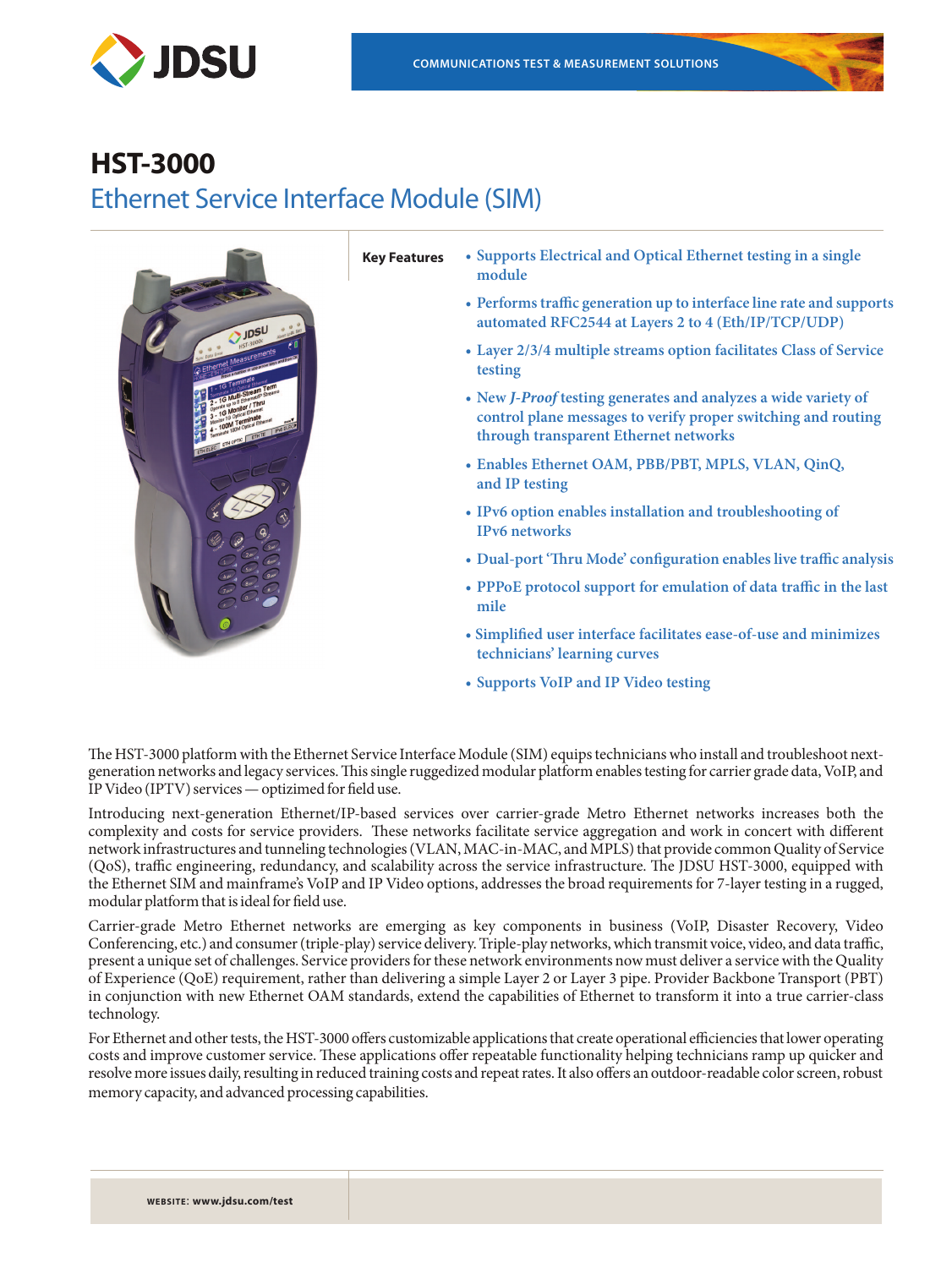Product Features

| క∕ Summary Settings  |                        |
|----------------------|------------------------|
| $1 - Test$           | Layer 2 Traffic        |
| 2 - RFC 2544 Mode    | Disable                |
| 3 - Auto Negotiation | On                     |
| 4 - Source Type      | Def. 00:80:16:45:22:72 |
| 5 - Loop Type        | Unicast                |
| 6 - Destination MAC  | 00:00:00:CC:CC:CC      |
| 7 - Tx Payload       | <b>BERT</b>            |
| 8 - Frame Length     | 512                    |
| 9 - Encapsulation    | None                   |
| $0 -$ Load           | 100%                   |
| Settings<br>Summary  | Save                   |

Figure 1 Layer 2 Traffic Summary Results

# **Installation and Troubleshooting of Layer 2, 3, and 4 Services**

The HST-3000 enables technicians to quickly turn up and maintain Ethernet networks following a workflow for application-centric testing (see Figure 3). As part of traditional Layer 2/Layer 3/Layer 4 (L2/L3/L4) testing, the HST-3000 can verify end-to-end connectivity, measure bit error rate (BER), and determine whether throughput, utilization, frame loss, packet jitter, and round-trip delay (RTD) characteristics meet service level agreements (SLAs). It can perform Ethernet tests at line rates from 10 Mb/s to 1 Gb/s It can also verify the full transparency of L2 networks by generating and analyzing a large number of control plane messages, which the user can customize. With operation, administration, and maintenance (OAM), users can verify the link connectivity, insert alarms, and initiate loopbacks.

# **RFC2544 Automation for Asymmetric and Symmetric Links**

The installation and SLA verification of small business and satellite services may employ asymmetric last mile circuits. With the ability to perform RFC2544 testing for asymmetric rates as well as symmetric rates, the engineer can fully exercise both uplink and downlink speeds in one simple, easy test and with minimal configuration. The HST-3000 provides the ability to asymmetrically test either the upstream link to the remote HST, the downlink link from the remote HST, or test asymmetric rates in both directions. This capability enables automated testing to verify latency, throughput, packet jitter, frame loss and RTD from the Core Metro Network where multi-service enabling servers reside down to the subscriber premises.



Figure 2 RFC2544 Latency (RTD) Test Results Report





#### Latency (RTD) Test Results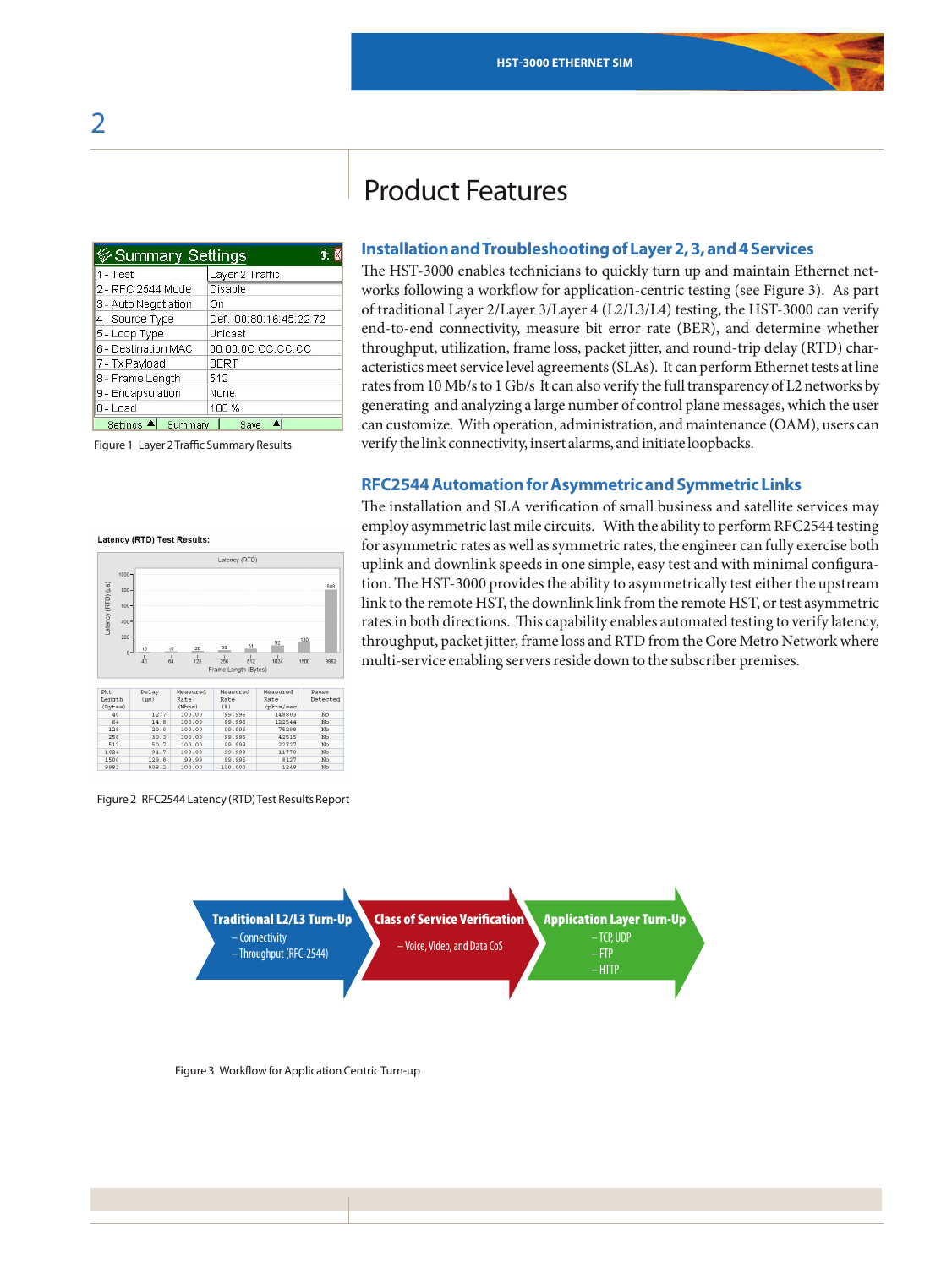# **Cable Diagnostics**

On electrical Ethernet circuits, the HST-3000 can display the link speed, link status, cable status, media delivery index/media delivery index crossed (MDI/MDI-X), and distance to fault with one press of a button. To verify connectivity on fiber lines, the HST-3000 Ethernet SIM reports the wavelength and level of the optical signal. These features allow technicians to quickly sectionalize physical layer problems.

#### **Bidirectional Monitoring/Thru Mode**

The dual ports (both optical and electrical) on the HST-3000 Ethernet SIM enable technicians to gain access to circuits under test to perform in-service monitoring in both directions. Not only does this simplify sectionalization of the network, it also allows for the analysis of live customer traffic without the use of a splitter.

# **PBB/PBT, Ethernet OAM, QinQ and MPLS Tunneling Technologies**

Various mechanism and tunneling technologies exist today that let providers effectively deliver carrier-grade Ethernet services across their networks, while maintaining a specified CoS. These technologies are grouped into categories:

- • Native Ethernet protocol extensions (IEEE-based)—VLAN tags (often referred to as 802.1q/p) and QinQ (often referred to as VLAN stacking or 802.1ad) techniques
- • PBB/MAC-in-MAC (IEEE 802.1ah), PBB-TE (802.1Qay), and Ethernet OAM (IEEE 802.1ag/ITU Y.1731
- • Encapsulations by IP MPLS networks

The HST-3000 enables the installation and maintenance of these technologies.



Figure 4 VLAN Stacking in the Network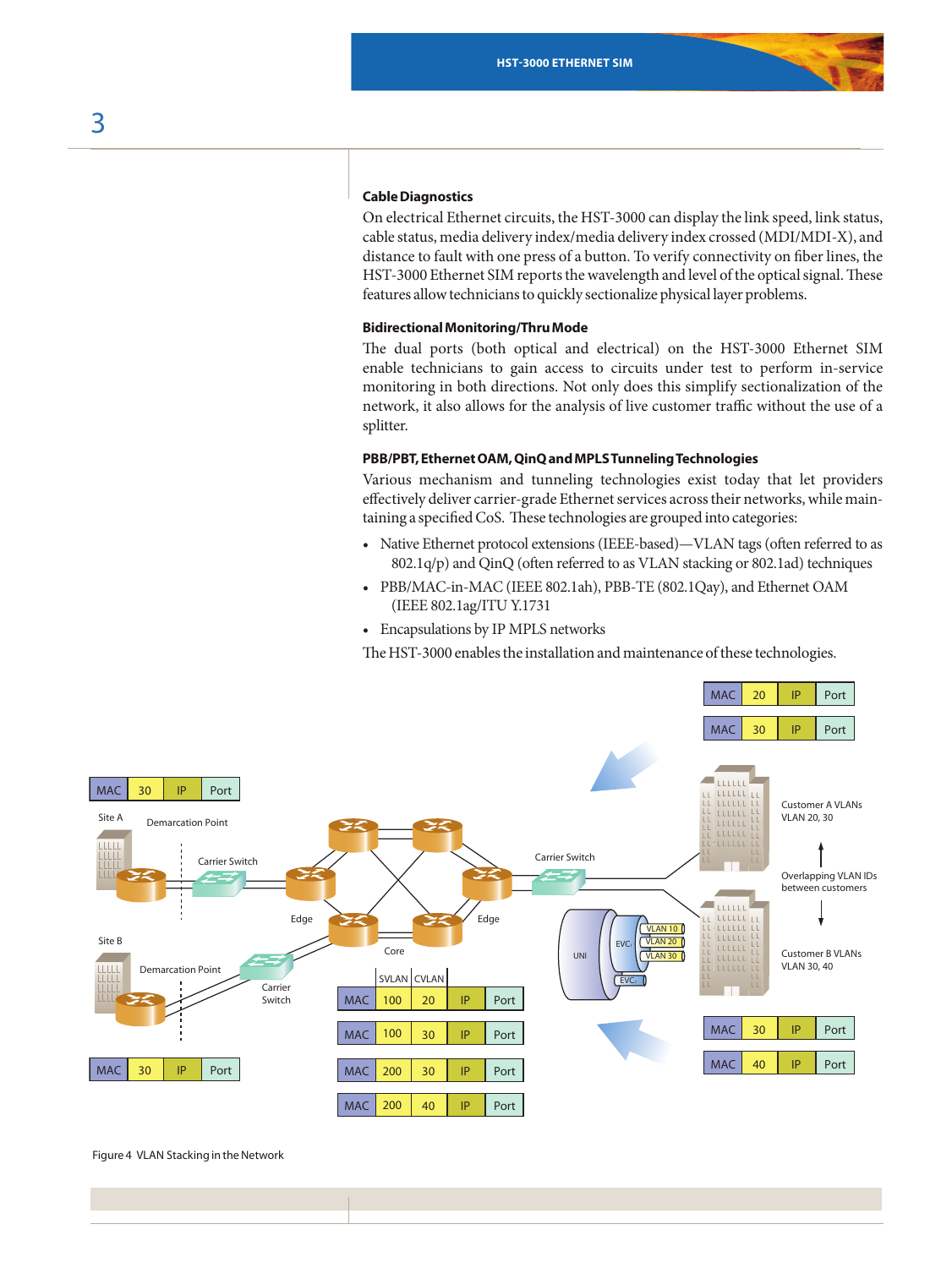#### **J-Proof (Layer 2 Transparency) Testing Option**

When delivering Ethernet services across a broad geographic area, service providers are, at times, forced to lease an interconnect facility to attain the required connectivity. Best practices include performing Ethernet connectivity, Ethernet BERT, and frequently an RFC2544 test to establish that the circuit conforms to the purchased SLA. The RFC2544 test will specifically verify throughput, latency, and frame loss. With the J-Proof feature, service providers can confirm the provisioning of transparent Ethernet forwarding, which enables the passing of the control plane messaging needed to manage and configure remotely located elements from end-to-end.

# **Provider Backbone Bridging (PBB) and Provider Backbone Bridging with Traffic Engineering/Transport (PBB-TE/PBT) Option**

PBB/PBB-TE is an enhancement to Ethernet (IEEE 802.1ah/802.1Qay) developed to meet the scalability requirements of metro/aggregation networks. By adding a Backbone Tag (B-TAG), operators can aggregate and maintain large numbers of links and services. The HST-3000 PBB/PBB-TE test suite lets users terminate or monitor a PBB/PBB-TE trunk or generate and analyze traffic with Backbone MAC/VLAN ID (B-MAC/B-VID) and Service ID (I-SID).

#### **Ethernet OAM Option**

Ethernet Operation, Administration, and Maintenance (OAM) helps service providers monitor and troubleshoot Ethernet services. With the HST/MTS Ethernet Service Layer OAM test suite, customers can monitor the status of a link, automatically identify open links, and generate loopback and linktrace messages for path verification and discovery. The test suite complies with ITU Y.1731/IEEE 802.1ag Connectivity Check (CCM/ETH-CC), Loopback (LBM/ETH-LB), and Linktrace (LTM/ETH-LT) messages. With Link Layer OAM (IEEE 802.3ah Ethernet First Mile), users can discover peer devices, monitor alarms, and provide link-level loopback capability.



Figure 5 Layer 2 Traffic Summary Results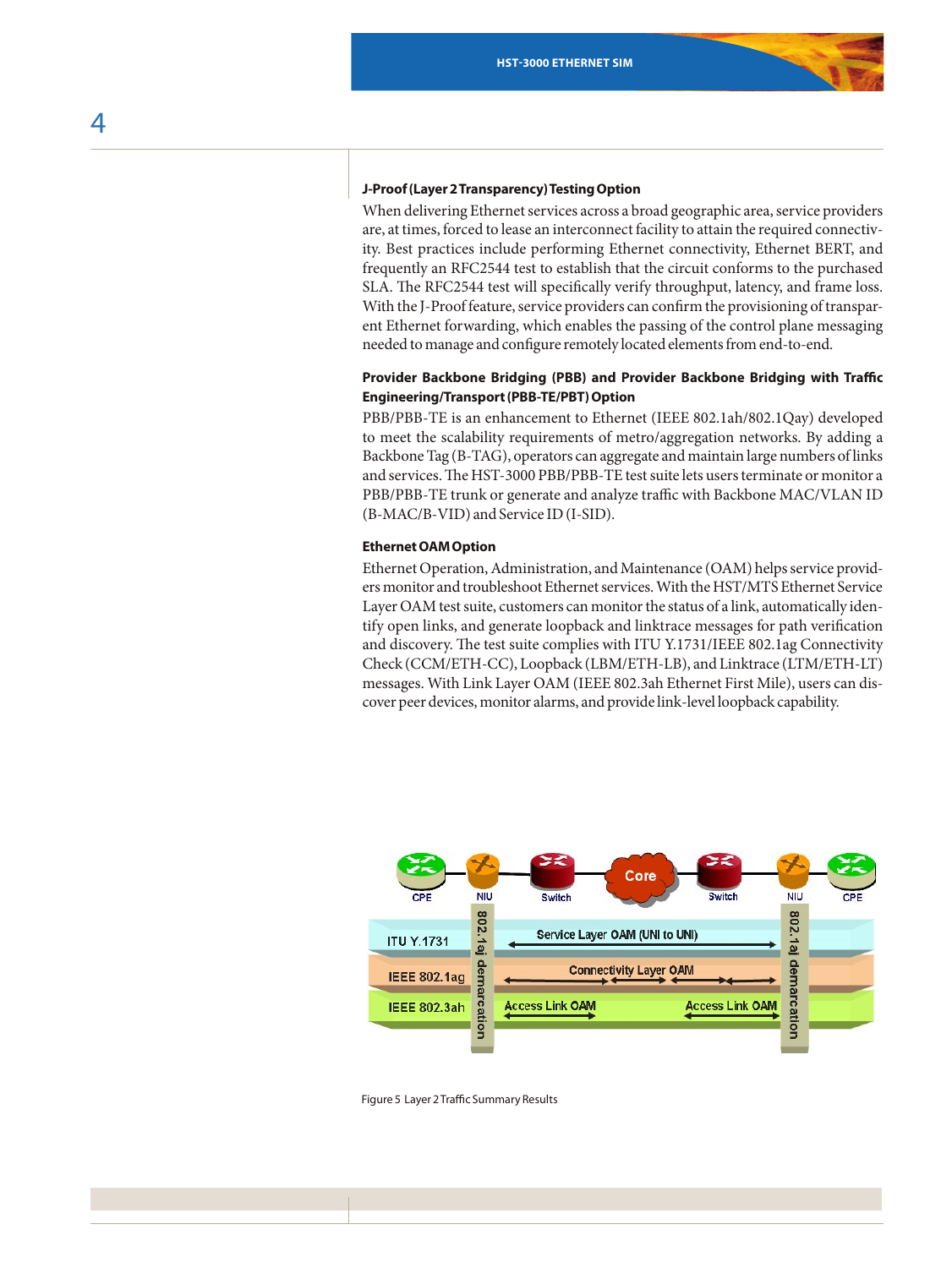#### **Multiple Streams Option**

Many service providers are beginning to deploy different classes of service in order to offer tiered services to customers or to prioritize traffic and effectively manage triple-play networks. These deployments lead to new challenges where the latency and loss may be acceptable for regular traffic, but the higher priority traffic does not meet its required SLA.

In order to test these new networks, technicians can use the Multiple Streams option at Layers 2, 3, and 4 for the HST-3000 Ethernet SIM to oversubscribe the network elements and determine if the various SLAs are met. This determination is accomplished using multiple different traffic streams, with differing encapsulation and priorities schemes, and by sending more traffic through the network than the network can handle. The network elements should drop the lower priority traffic and allow higher priority traffic to pass to the far end at the expense of the lower priority traffic.

### **IPv6 Option**

IPv6 was developed as a way to address the limitations of IPv4: insufficient address space for everything over IP, complexity of address resolution, lack of data security, and lack of adequate QoS measurement.

IPv6 features an auto-configuration facility, defined in RFC2461, which greatly simplifies address configuration. In "stateless" mode, an IPv6 host will automatically configure itself with a unique link-local address, which enables it to communicate locally on its own subnet. For communication over the Internet, the local router provides the host with a global address. Both transactions are completely transparent to the user, resulting in a truly plug-and-play environment. IPv6 also supports manual address configuration and DHCPv6 using a "stateful" address configuration when network administrators require tighter control over IP address allocation. The IPv6 option on the HST-3000 Ethernet SIM supports all three configuration schemes for IPv6 traffic testing for 10/100/GigE networks.

The IPv6 option also features Monitor/Thru mode testing in which the HST-3000 gathers and analyzes live IPv4 and IPv6 traffic.

#### **Layer 4 (TCP/UDP) Option**

Providers want to improve their managed services to meet the ever growing carrier-grade Ethernet requirements. Along with their capability to deliver the Layer 3 services, carriers must be able to measure Layer 4 end-to-end performance and ensure that SLAs are being met. Providers require a field-portable test set that supports end-to-end testing at Layers 2 through 4. The new Layer 4 option gives technicians the added ability to measure throughput, loss, and delay performance statistics. With this option, technicians can configure valid Transmission Control Protocol/User Datagram Protocol (TCP/UDP) source and destination ports, and payloads up to the full line rate or generate multiple streams with Layer 4 traffic to allow for prioritization on source and destination ports. Technicians can also perform cable diagnostics and RFC2544 tests with Layer 4 traffic application.

| <b>Ethernet Measurements</b><br>HOME->IPv6 OPTIC                                                                                                                                                                                                                |
|-----------------------------------------------------------------------------------------------------------------------------------------------------------------------------------------------------------------------------------------------------------------|
| Press a number or use arrow keys and then O                                                                                                                                                                                                                     |
| 1 - 1G IPv6 Terminate<br>Terminate 1G Optical Ethernet IPv6<br>2 - 1G IPv6 Monitor / Thru<br>Monitor 1G Optical Ethernet IPv6<br>3 - 100M IPv6 Terminate<br>Terminate 100M Optical Ethernet IPv6<br>4 - 100M IPv6 Monitor<br>Monitor 100M Optical Ethernet IPv6 |
| IPv6 OPTIC<br><b>WIRELESS</b>                                                                                                                                                                                                                                   |

Figure 6 HST-3000 IPv6 Applications

| ⊗ Summary Settings    |                 |  |
|-----------------------|-----------------|--|
| $01 - Test$           | Layer 4 Traffic |  |
| 02 - Auto Negotiation | On              |  |
| 03 - Encapsulation    | None            |  |
| 04 - Load(%)          | 100             |  |
| 05 - Source Type      | DHCP            |  |
| 06 - Destination IP   | 192.168.0.2     |  |
| 07 - Packet Length    | 48              |  |
| 08 - Traffic Mode     | <b>UDP</b>      |  |
| 09 - Source Port      | 3000            |  |
| 10 - Destination Port | 80              |  |
| Settings 4<br>Summary | Save            |  |

Figure 7 HST-3000 Layer 4 Application Setup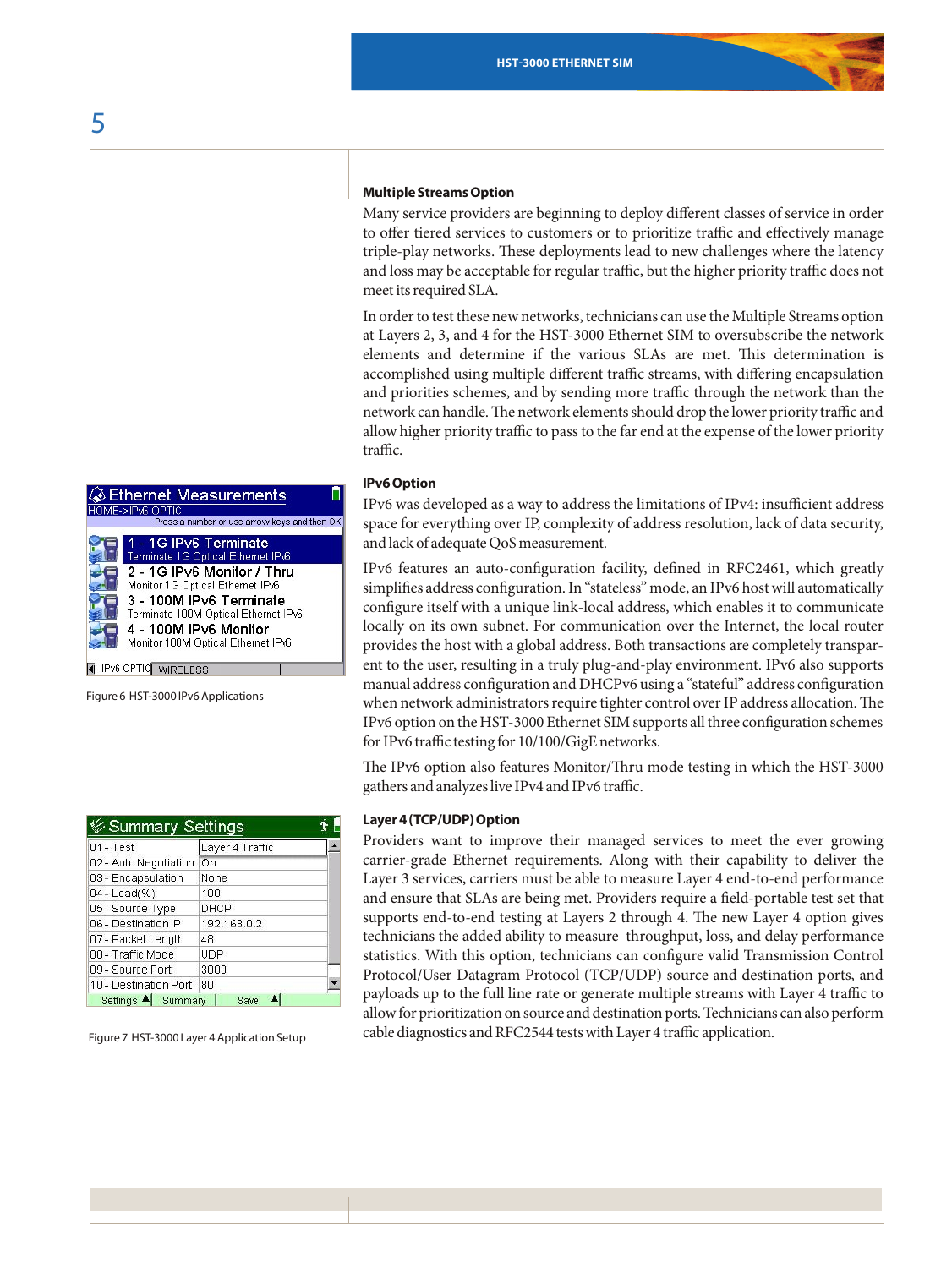# **VoIP Option**

The HST-3000 with the VoIP option can validate VoIP service connectivity, feature availability, and voice quality. In addition, it provides a comprehensive set of features, including signaling, IP ping, packet statistic, and trace route analysis to identify, diagnose, and sectionalize VoIP network and equipment problems.

# **IP Video Option**

The HST-3000 IP Video option is a video test suite specifically for field technicians who provision or install IP Video services that carry video program content. Test access includes the 2-wire asymmetric digital subscriber line (ADSL) interface or the Ethernet 10/100 interface at the DSL modem or various fiber (FTTx) residential gateway. The test suite includes set top box (STB) emulation with signaling support for broadcast video (IGMP) and video on demand (VoD) (RTSP). Video transport stream analysis is provided as well as video QoS measurements, including packet jitter, packet loss, IGMP latency, and program clock reference (PCR) jitter analysis.

### **Flexible and Rugged Design**

The HST-3000 incorporates a rugged, weather-resistant design and long battery life that are ideally suited for use in the field. Standard Ethernet, USB, and serial ports offer flexibility for easily downloading software and offloading captured test data. Highly configurable, technicians with differing responsibilities can use the HST-3000 to perform a wide variety of tests. The HST-3000 is based on a modular platform, allowing for the addition of upgrades and options in the field. This flexibility also allows for the support of future growth in new technologies and advanced options to accommodate the changing needs of versatile technicians.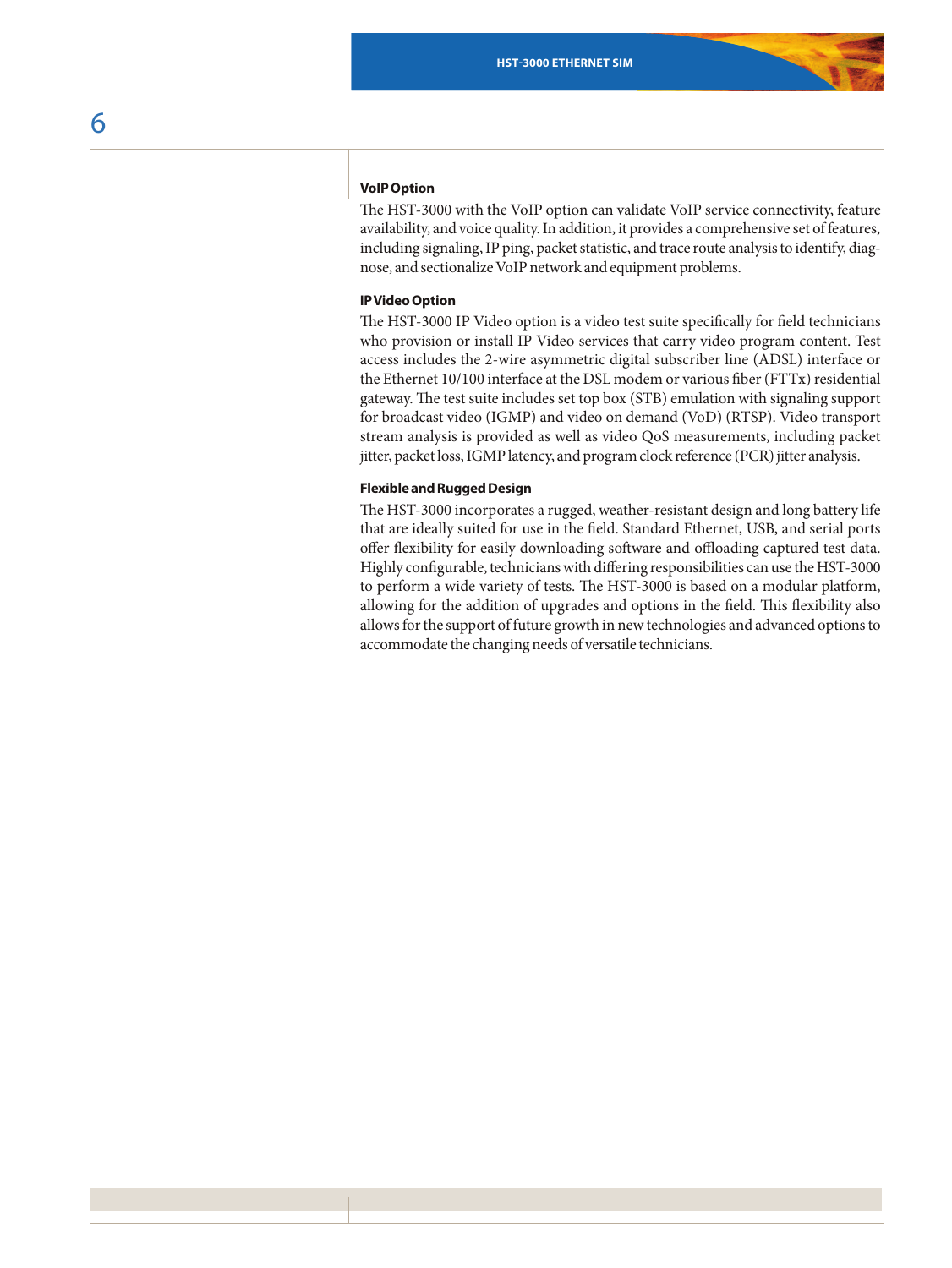#### **Specifications Specifications**

# **Test Interfaces**

**Optical Ethernet/IP** 100/1000 Mb/s Dual SFP ports **Electrical Ethernet/IP**

10/100/1000 Mb/s Dual RJ45 ports

# **Test Modes**

Terminate Monitor/Thru (bidirectional monitor)

# **Ethernet (Layer 2)**

| Duplex modes                            | Full, half                                        |
|-----------------------------------------|---------------------------------------------------|
| Flow control                            | Supported                                         |
| <b>Traffic generation</b>               | Constant, ramp, bursty                            |
| Payload                                 | ATP, BERT                                         |
| Frame length                            | 64-1526 bytes, user-defined,                      |
|                                         | undersized, jumbo, random                         |
| MAC addressing                          | Configurable source and                           |
|                                         | destination MAC addresses                         |
| Frame format                            | 802.3 or DIX                                      |
| <b>ARP</b> mode                         | Enable, disable                                   |
| <b>VLAN</b> settings                    | ID, priority                                      |
| QinQ settings                           | TPID, customer VLAN ID,                           |
|                                         | customer VLAN priority,                           |
|                                         | service provider VLAN ID,                         |
|                                         | service provider priority, and                    |
|                                         | service provider, DEI bits                        |
| <b>MPLS</b> settings                    | Label, priority, TTL,                             |
|                                         | MPLS Ethertype (Unicast or Multicast),            |
|                                         | # MPLS Labels (1 or 2)                            |
| J-Proof (Layer 2 Transparency Settings) | Frames 1 through 20                               |
| Protocol                                | STP, RSTP, MSTP, LLDP,                            |
|                                         | GMRP, GVRP, CDP, VTP                              |
|                                         | or user-defined                                   |
| <b>Number of Frames Transmitted</b>     | 1 to 100                                          |
| MAC-in-MAC Settings                     | Backbone Source MAC Address Type,                 |
|                                         | <b>Backbone Destination Address,</b>              |
|                                         | Backbone Tag, VLAN ID, Priority,                  |
|                                         | DEI Bit, I-Tag, I-Tag Priority,                   |
|                                         | I-Tag DEI Bit, I-Tag UCA Bit,                     |
|                                         | I-Tag Service ID                                  |
| <b>MAC-in-MAC Filters</b>               | B-Tag VLAN ID, B-Tag DEI Bit,                     |
|                                         | I-Tag Priority, I-Tag DEI Bit,                    |
|                                         | I-Tag UCA Bit, I-Tag Service ID,                  |
|                                         | <b>Customer Frame Filter</b>                      |
| <b>Ethernet OAM Settings</b>            |                                                   |
| <b>OAM Type</b>                         | 802.1.ag/Y.1731                                   |
|                                         | Service Layer OAM Continuity Check Messages (CCM) |
|                                         | Loss of Continuity Threshold,                     |
|                                         | CCM Rate, CCM Type, MEG ID,                       |
|                                         | Peer MEG End ID, MD Level,                        |

Service Layer OAM Loopback Message (PING) MD Level, LBM Type Service Layer OAM LTM/LTR (Trace route) MD Level Link Layer OAM Local Config Active/passive, Vendor OUI, Vendor-specific info., Max PDU size, Link Events, Remote Loopback, Variable Retrieval Link Layer OAM Defects Link Fault, Dying Gasp, Critical Event Link Layer OAM Events Symbol Period Window, Symbol Period Threshold, Frame Window, Frame Threshold, Frame Period Window, Frame Period Threshold, Frame Second Summary Window, Frame Second Summary Threshold Bit error testing patterns PRBS (223-1, 231-1, and inverted selections), all Ones, all Zeros, user-defined Framed pattern test per NCITS TR-25:1999 CRPAT, CJPAT, CSPAT Traffic filtering match of MAC source address, MAC destination address, Frame type/length, VLAN ID, VLAN Priority, SVLAN ID, SVLAN Priority, MPLS Label, MPLS Priority **IP Version 4 (Layer 3) Specifications** Traffic generation Constant, ramp, bursty Data mode **IPoE**, PPPoE IPaddressing Configurable source and destination IP addresses, TOS/DSCP Traffic filtering Source IP address destination IP address TOS/DSCP, VLAN ID, VLAN Priority, SVLAN ID, SVLAN Priority, MPLS Label, MPLS Priority **IP Version 6 (Layer 3)** Traffic generation Constant, ramp, bursty IP addressing Stateless autoconfiguration, Stateful autoconfiguration, Manual

Traffic filtering Source IP address, Source prefix, Destination IP, Destination Prefix Traffic Class Type, VLAN ID, VLAN Priority, SVLAN ID, SVLAN Priority **TCP/UDP (Layer 4)**

### Traffic mode TCP, UDP Port addressing Source, Destination

Peer MEG End ID

| AIS Rate         | Number of streams          | 8                                  |
|------------------|----------------------------|------------------------------------|
| MD Level,        | Stream modes               | Layer 2, Layer 3, Layer 4          |
| LBM Type         | <b>Encapsulations</b>      | <b>VLAN ID, VLAN Priority,</b>     |
| <b>MD Level</b>  |                            | <b>SVLAN ID, SVLAN Priority</b>    |
| ndor OUI.        | <b>Cable Testing</b>       |                                    |
| PDU size.        | <b>Optical</b>             | Power measurement, SFP Vendor Name |
| Retrieval        | CAT-5 cable                | Link speed, link status,           |
| ing Gasp,        |                            | crossover/straight,                |
| ical Event       |                            | distance to fault, pin mapping,    |
| <b>ol Period</b> |                            | pair length, polarity, skew        |
| hreshold,        | <b>Power over Ethernet</b> | Indicates if the power supply      |
| hreshold,        |                            | responds to Class 1 power requests |
| Window.          |                            |                                    |
| <b>Threshold</b> | <b>Key Results</b>         |                                    |

| Link status                   | Optical power measurement, Link active     |
|-------------------------------|--------------------------------------------|
|                               | Frame detected, Sync obtained              |
| Configuration status          | Auto-negotiation link                      |
|                               | configuration ACK, Auto-negotiation link   |
|                               | advertisement status, DHCP lease time,     |
|                               | Destination MAC address when using ARP     |
| Link status                   | Bandwidth utilization, Frame rate          |
|                               | Rx/Tx L1, L2, L3, L4 Mb/s                  |
|                               | Round-trip delay, Service disruption time  |
| Link counts                   | Total received and transmitted frames,     |
|                               | pause frames, VLAN frames, unicast frames, |
|                               | multicast frames, broadcast frames,        |
|                               | frame length (bins), Errored counts,       |
|                               | FCS errored frames, runts, jabbers,        |
|                               | undersized frames, OOS frames,             |
|                               | lost frames, IP checksum errors,           |
|                               | ATP payload error                          |
| Conformance with RFC2544      | Throughput test                            |
|                               | Latency test, Frame loss test              |
|                               | Back-to-back frame test                    |
|                               | Packet Jitter test*                        |
| *Not in RFC2544 specification |                                            |

### **Physical**

| Size (h x w x d)        | 241 x 114 x 70 mm (9.5 x 4.5 x 2.75 in)      |
|-------------------------|----------------------------------------------|
| Weight (with battery)   | 1.23 kg $(2.7 \text{ lb})$                   |
| Operating temperature   | 5.5 to 50°C (22 to 122°F)                    |
| Storage temperature     | $-40$ to 65.5°C (-40 to 150°F)               |
| <b>Battery life</b>     | 10 hrs. typical usage                        |
| Charging time           | 7 hrs. from full discharge to full charge    |
| Operating humidity      | 10 to 80% relative humidity                  |
| <b>Storage humidity</b> | 10 to 95% relative humidity                  |
| <b>Display</b>          | 3.8" diagonal, 1/4 VGA, Color Active Matrix  |
|                         | with backlight (readable in direct sunlight) |

# 7